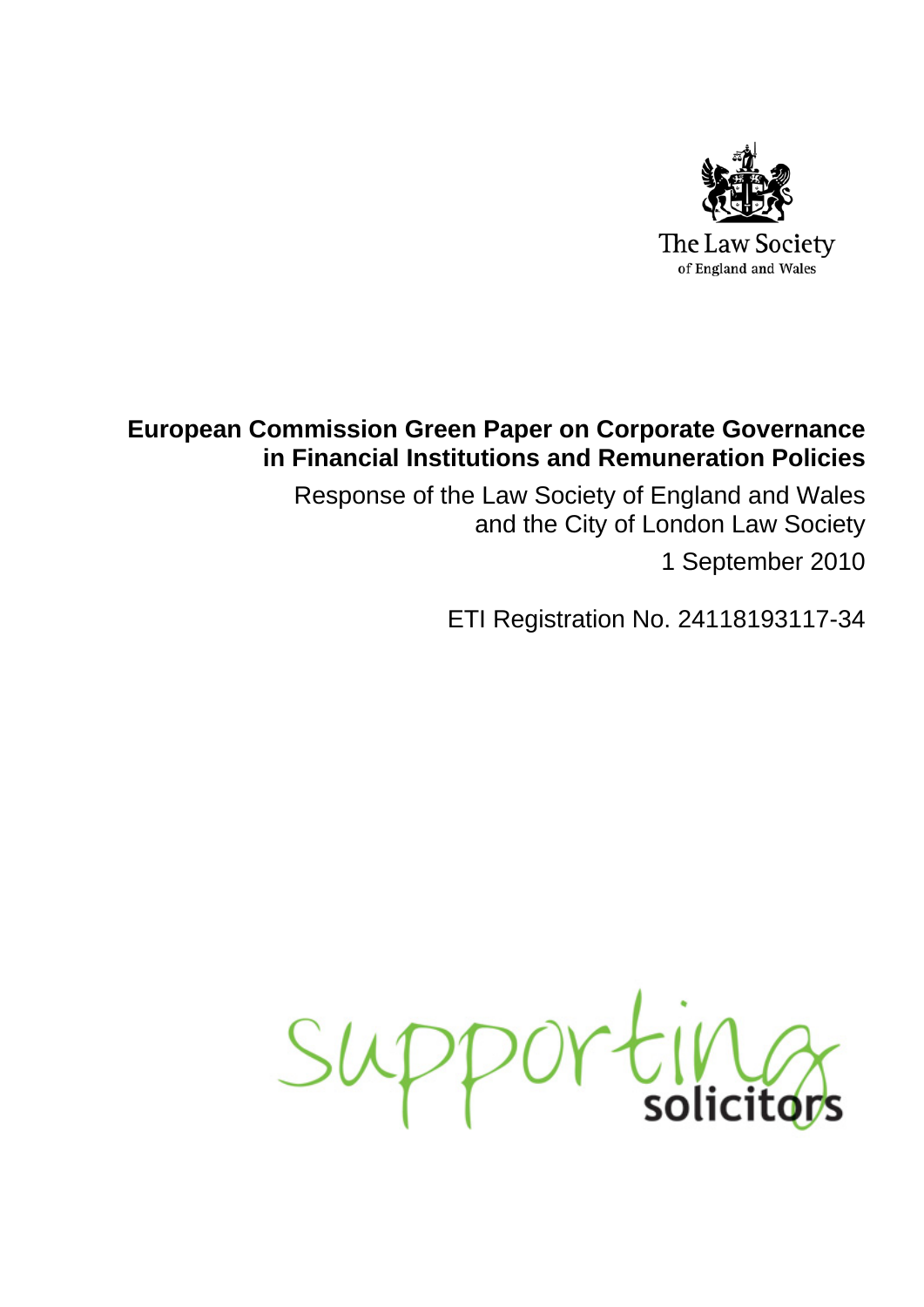# **Response submitted on behalf of the Law Society of England and Wales and the City of London Law Society**

| General question 6: Effective implementation of corporate governance |  |
|----------------------------------------------------------------------|--|
|                                                                      |  |
|                                                                      |  |

# **Contact information**

For further information, please contact:

Andrew Laidlaw Deputy Head of Office The Joint Brussels Office of the Law Societies 85 Avenue des Nerviens, Box 10 B-1040 Brussels, Belgium Tel +32 (0) 2 743 85 85 Fax +32 (0) 2 743 85 86 Email: [andrew.laidlaw@lawsociety.org.uk](mailto:andrew.laidlaw@lawsociety.org.uk) 

Richard Ufland Partner, Hogan Lovells Chairman, Company Law Committee of the Law Society of England and Wales Tel: +44 (0)20 7296 2000 Email: [richard.ufland@hoganlovells.com](mailto:richard.ufland@hoganlovells.com)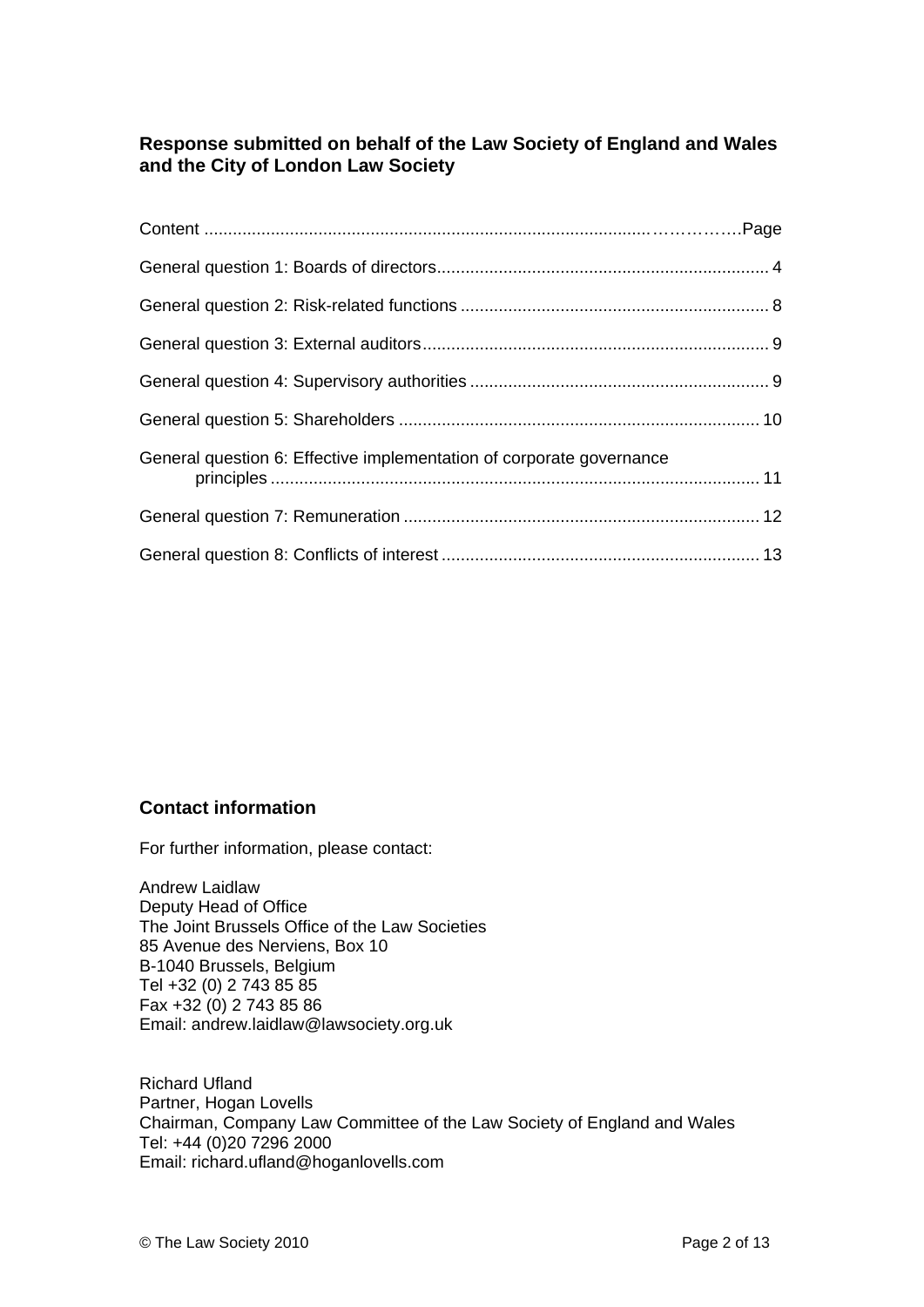# **European Commission Green Paper on Corporate Governance in Financial Institutions and Remuneration Policies, COM(2010) 284**

This response has been prepared jointly by the Company Law Committee of the Law Society of England and Wales and by the City of London Law Society Company Law Committee and Regulatory Committee.

The Law Society of England and Wales is the representative body of over 120,000 solicitors in England and Wales. The Society negotiates on behalf of the profession and makes representations to regulators and Government in both the domestic and European arena. This response has been prepared on behalf of the Law Society by members of the Company Law Committee. The committee is made up of senior and specialist corporate lawyers.

The City of London Law Society (CLLS) represents approximately 13,000 City lawyers through individual and corporate membership including some of the largest international law firms in the world. These law firms advise a variety of clients from multinational companies and financial institutions to Government departments, often in relation to complex, multi jurisdictional legal issues. The CLLS responds to a variety of consultations on issues of importance to its members through its 17 specialist committees and in this case the response has been prepared by the CLLS Company Law Committee and the CLLS Regulatory Committee.

We are pleased to have the opportunity to comment as part of this consultation on corporate governance in financial institutions. Whilst we recognise the importance of good corporate governance within the EU, we should like to make some general points in relation to legislation in this area.

In our view corporate governance is a developing and evolving area and it is particularly ill-suited to legislation and prescription. What is right for one company and set of stakeholders is inappropriate for another and in general the standards of corporate governance expected of or appropriate for companies needs to be proportionate to their size and the risks which they face.

We have benefited in the UK from a best practice Code of Corporate Governance applied on a 'comply or explain' basis. We believe that a comply or explain approach to corporate governance allows the standards to be set higher than would be the case if Member States had to agree on a legislative approach and that the standards can be reviewed and adjusted more frequently than would be the case for legislation. Whilst in the case of banks and financial institutions (BOFIs) corporate governance requirements may be bolstered by supervisors/regulators imposing specific compliance requirements, we still believe that a code of best practice chosen by each Member State is the correct underlying approach.

We should also note that we consider some of the points made in the consultation in relation to BOFIs to be well made, but we do not consider that the same points hold true for companies which are not BOFIs and in particular we consider that it is only in the case of BOFIs that compliance with corporate governance standards may need to be made subject to supervision or regulation by any external bodies in addition to shareholders.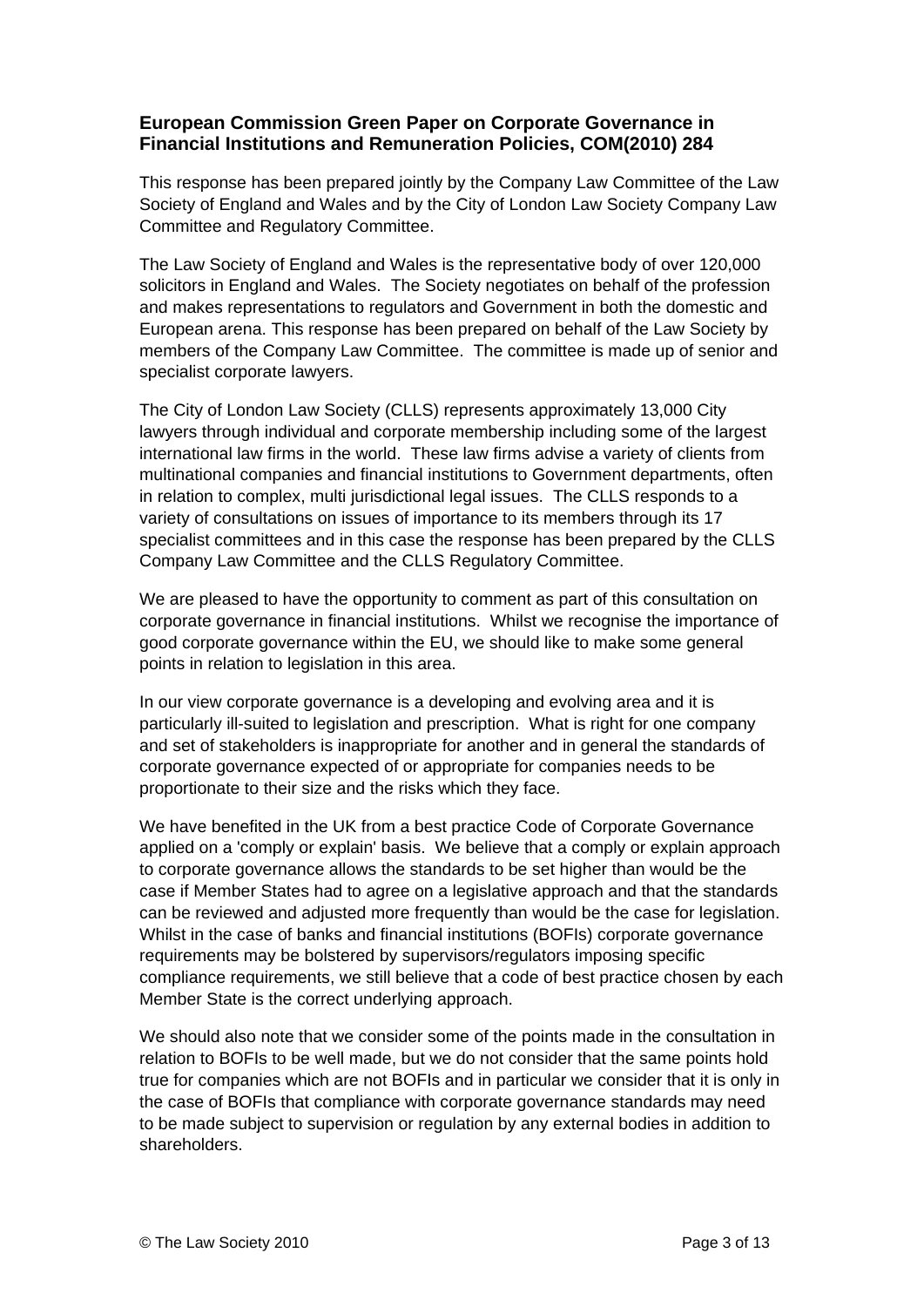<span id="page-3-0"></span>We consider excessive regulation of BOFIs to be a threat to the competitiveness of the EU and its markets. We hope that consideration will be given both to the huge amount of change that has already occurred in relation to the corporate governance of BOFIs and to the cost of compliance with new EU legislation which is imposed over member state practice which is already functioning effectively in most cases.

#### *References:*

UK Corporate Governance Code available at <http://www.frc.org.uk/corporate/ukcgcode.cfm>

Walker Recommendations:

[http://webarchive.nationalarchives.gov.uk/+/http://www.hm-](http://webarchive.nationalarchives.gov.uk/+/http:/www.hm-treasury.gov.uk/d/walker_review_261109.pdf)

[treasury.gov.uk/d/walker\\_review\\_261109.pdf](http://webarchive.nationalarchives.gov.uk/+/http:/www.hm-treasury.gov.uk/d/walker_review_261109.pdf) (Sir David Walker carried our a review of corporate governance in UK banks and other financial industry entities and this paper sets out his recommendations)

CP10/3 - Financial Services Authority Effective corporate governance (Significant influence controlled functions and the Walker review):

[http://www.fsa.gov.uk/pubs/cp/cp10\\_03.pdf](http://www.fsa.gov.uk/pubs/cp/cp10_03.pdf) (This paper sets out measures which the UK Financial Services Authority proposes introducing in the light of Sir David Walker's recommendations.)

**1. General question 1: Interested parties are invited to express whether they are in favour of the proposed solutions concerning the composition, role and functioning of the board of directors, and to indicate any other measures they believe would be necessary.**

**Specific questions:** 

#### **1.1 Should the number of boards on which a director may sit be limited (for example, no more than three at once)?**

No, there should not be any such limit. We do not believe that a 'one size fits all' rule would be appropriate. Any number which is specified could be too great or too small depending on the companies concerned. (We assume that your question was addressing directorships of independent listed companies, as clearly directors of a listed company may also serve on the boards of subsidiaries of that company and on the boards of companies that are not listed.)

In the UK our Corporate Governance Code lays down as a principle that all directors should be able to allocate sufficient time to the company to discharge their responsibilities effectively. There are specific provisions dealing with the positions of the chairman and non-executive directors aimed at ensuring that they will have the necessary available time to fulfil their roles effectively. Furthermore the Walker Recommendations include guidance on the time commitments to be expected from FTSE 100 BOFI NEDs and Chairmen and the FSA propose to include the time commitment required of a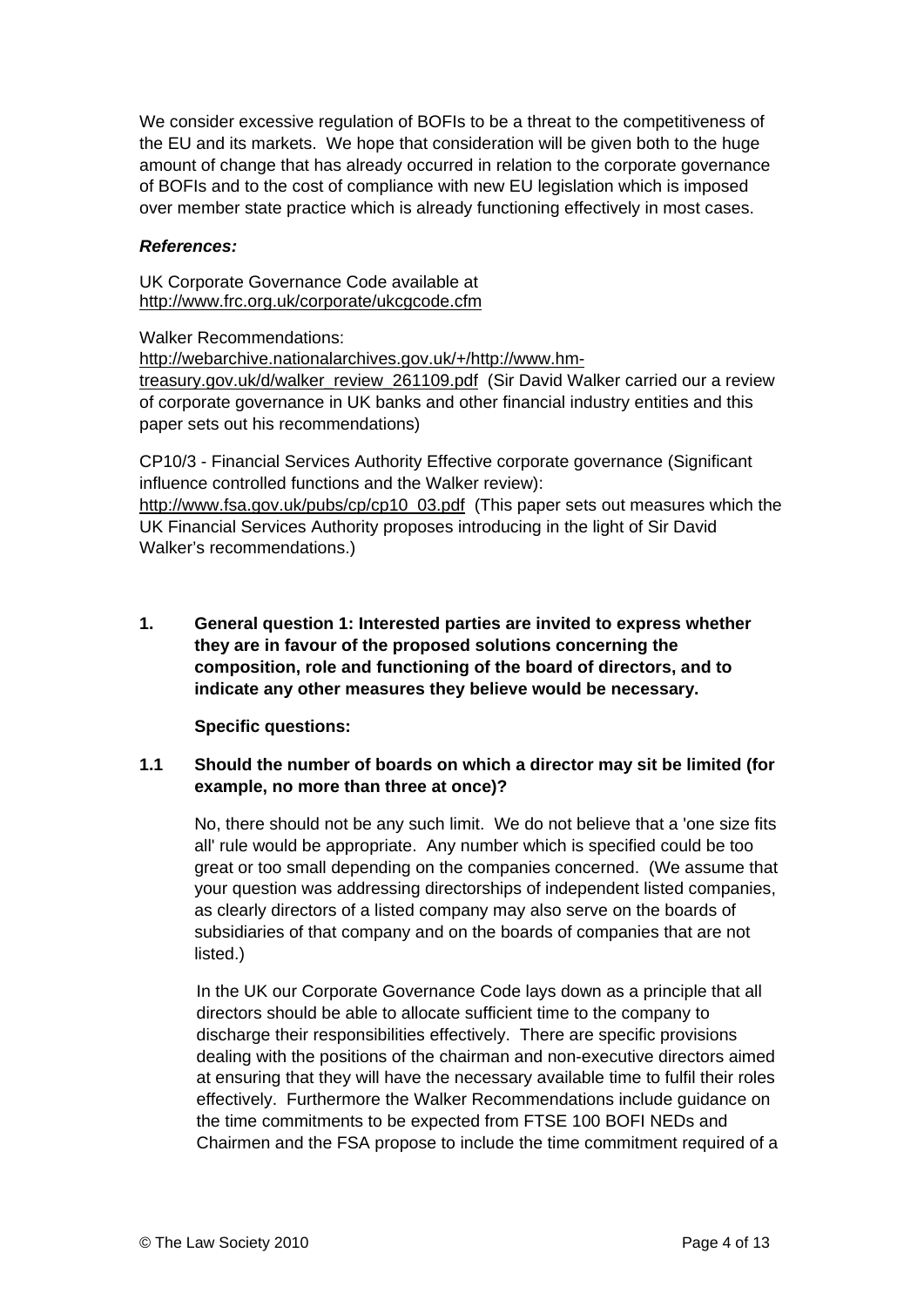director in the factors which they consider in their 'fit and proper' test for BOFIs.

We think that it makes sense for supervisory authorities to adopt such an approach in relation to certain financial institutions but, as we state above, we do not believe that a specific limit on the number of directorships would be sensible or effective.

#### **1.2 Should combining the functions of chairman of the board of directors and chief executive officer be prohibited in financial institutions?**

We think that, as a general corporate governance matter, it is desirable for the two functions to be kept separate and this approach is reflected in the UK Corporate Governance Code. In relation to financial institutions, we should think that it should be left to supervisory authorities to determine with each particular institution whether the constitution of the board presents any corporate governance issues and that this approach is likely to be more flexible and achieve better results than a blanket prohibition.

### **1.3 Should recruitment policies specify the duties and profile of directors, including the chairman, ensure that directors have adequate skills, and ensure that the composition of the board of directors is suitably diverse? If so, how?**

We do not believe that further legislation at the EU level is required or could be effective. However we would be in favour of issuers being encouraged e.g. by a corporate governance code (as they currently are by the UK Corporate Governance Code) to specify the duties and profiles of directors and have regard to the diversity of the board. Furthermore supervisory authorities should certainly have regard to whether the directors of financial institutions have adequate skills.

### **1.4 Do you agree that including more women and individuals with different backgrounds in the board of directors could improve the functioning and efficiency of boards of directors?**

We believe that the search for board candidates should be conducted, and appointments made, on merit, against objective criteria and with due regard for the benefits of diversity on the board, including gender (as recommended by the UK Corporate Governance Code). We are, though, strongly of the view that this is not something to be dealt with by legislative measures.

#### **1.5 Should a compulsory evaluation of the functioning of the board of directors, carried out by an external evaluator, be put in place? Should the result of this evaluation be made available to supervisory authorities and shareholders?**

The UK Corporate Governance Code has recently introduced a recommendation for the evaluations of boards of companies in the FTSE 350 to be externally facilitated every three years. The Walker Recommendations propose that the review should have external facilitation every second or third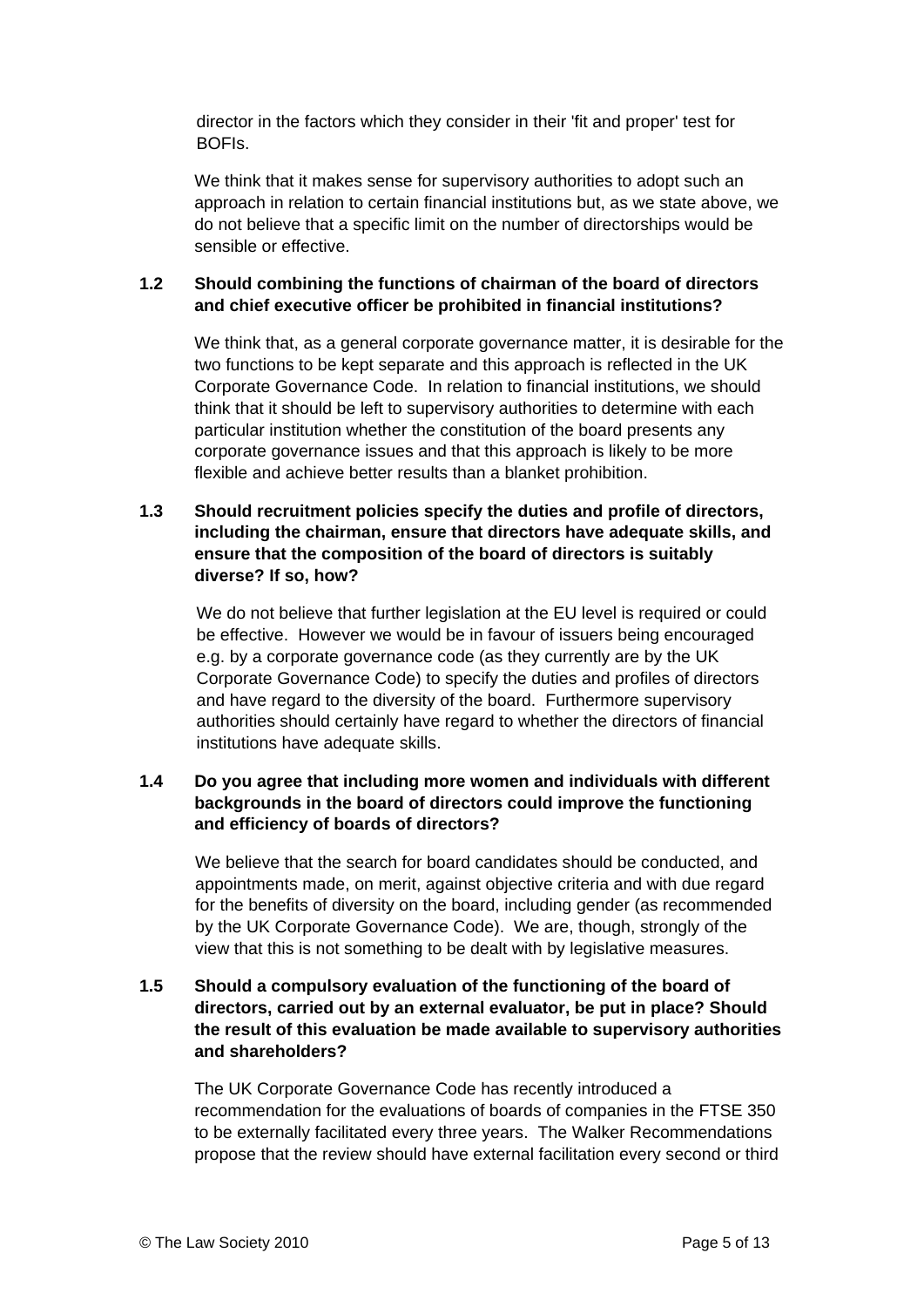year and that an evaluation statement should be published in the annual report in the Chairman's Statement or separately.

The responsibility will remain with the boards to carry out their own reviews and the external bodies will assist with the evaluation process and we believe that this is the right approach. In addition we are of the opinion that the cost of such facilitation and the limited number of people who are qualified to provide such services makes such external facilitation inappropriate for smaller listed companies.

We do not think that it would be sensible to legislate for a requirement for external facilitation but we can see that supervisory authorities should be empowered to require this for particular companies.

We do not think that the evaluations themselves should be required to be made available to shareholders, as that might prove counter-productive in that the reports may in consequence be less direct and specific but there could be some high level reporting to confirm whether evaluations have taken place and whether any action is to be taken following the evaluation. We believe that the supervisory authorities should and would have access to them as part of their supervisory process.

#### **1.6 Should it be compulsory to set up a risk committee within the board of directors and establish rules regarding the composition and functioning of this committee?**

In the UK the Walker Recommendations propose the establishing of a board risk committee separately from the audit committee. The board risk committee would have responsibility for oversight and advice to the board on the current risk exposures and future risk strategy. The FSA propose to implement this recommendation in their High-level Systems and Controls Sourcebook (SYSC).

We think that it is sensible for FTSE 100-listed banks and insurers to consider the value of establishing such a committee. However we do not think that it is appropriate to impose a mandatory legal requirement in this regard. If the scale and complexity of the BOFI is such that the full board can adequately manage responsibility for risk, then there is no good reason why it should be legally obliged to appoint such a committee. In addition, there is no justification for requiring small firms or independent financial advisers to have a risk committee. We suggest that, at the EU level, there should be a requirement for regulated financial institutions to explain to their supervisor how risk is addressed (e.g. at board level or by using a risk committee) on the basis that they will have to satisfy their regulator that what they do is adequate.

#### **1.7 Should it be compulsory for one or more members of the audit committee to be part of the risk committee and vice versa?**

It is advisable but should not be compulsory.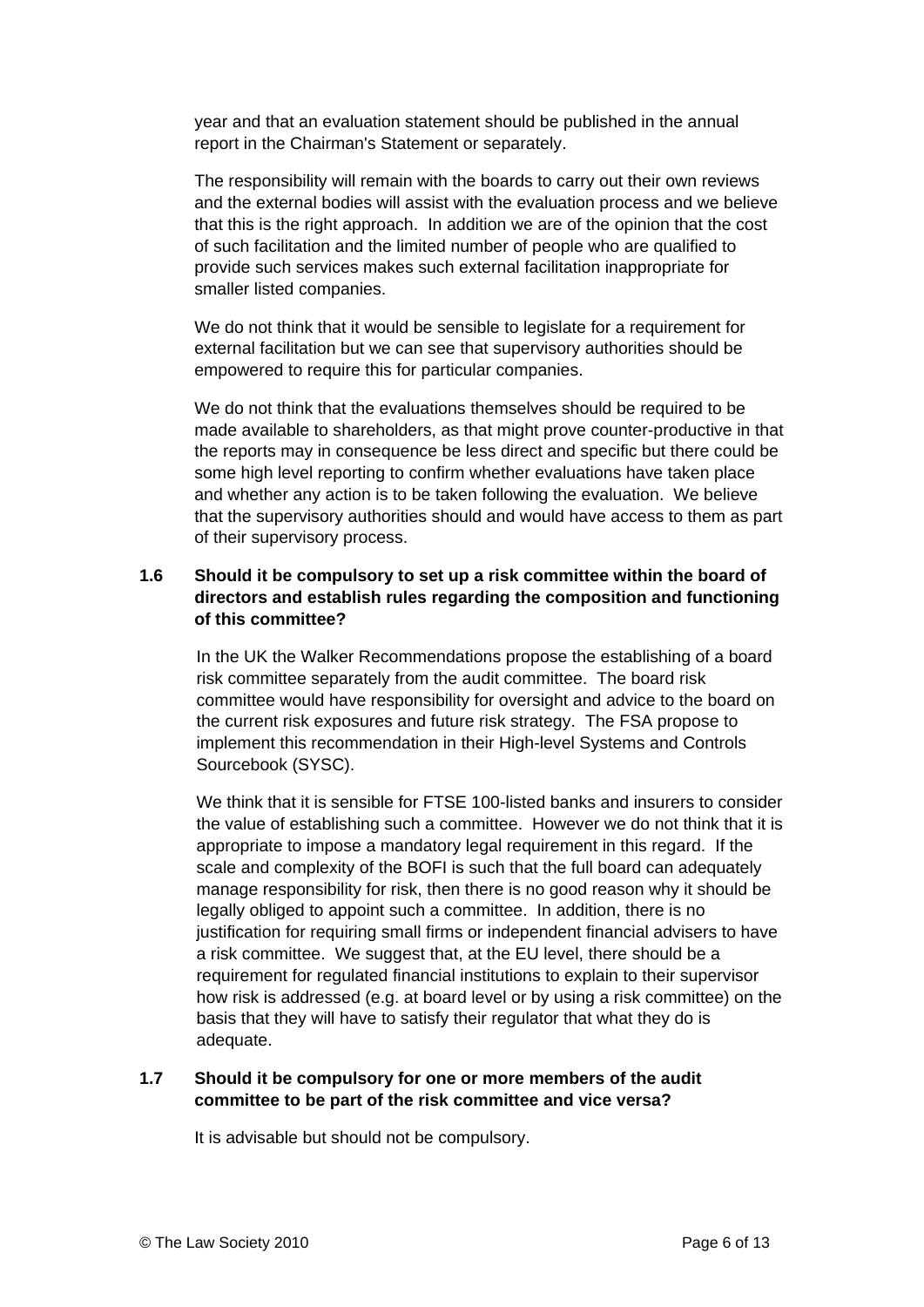#### **1.8 Should the chairman of the risk committee report to the general meeting?**

It is appropriate for the annual report to shareholders to cover risk issues and for that to be the subject of debate at the annual meeting if shareholders so wish. We do not believe that this should be compulsory. Shareholders of traded companies already have the right to ask questions at shareholder meetings under the Shareholders Rights Directive.

#### **1.9 What should be the role of the board of directors in a financial institution's risk profile and strategy?**

The board of directors should be responsible for setting the institution's risk profile and strategy. We do not think that their precise role in this connection should be prescribed. It is for individual boards to determine what is appropriate in the context of their own companies.

#### **1.10 Should a risk control declaration be put in place and published?**

We think there are advantages in requiring a company to state what its approach is to risk strategy and the risk profile it wishes to adopt e.g. as part of its explanation of its business model in its annual report. However we would prefer to see this suggested by way of a corporate governance code, rather than a legislative requirement.

#### **1.11 Should an approval procedure be established for the board of directors to approve new financial products?**

This should be a matter for individual boards. We think there could be real practical difficulties in identifying what constitutes a new financial product. Also, while some are risky, others will not be and it is not sensible to require boards to approve all new products.

#### **1.12 Should an obligation be established for the board of directors to inform the supervisory authorities of any material risks they are aware of?**

It would seem entirely sensible that, if a material new issue arises for a financial institution since its last review by the supervisory authorities, then it should have to inform the relevant authority but there would need to be clarity as to the materiality level to be applied.

#### **1.13 Should a specific duty be established for the board of directors to take into account the interests of depositors and other stakeholders during the decision-making procedure ('duty of care')?**

We would be concerned about imposing a duty of care to take account of the interests of depositors and other stakeholders as a matter of European law without a better understanding of the existing directors' duties under the laws of Member States and how such a duty would impact on this. In particular, it would be important to consider how such a duty should apply if, for example, there were a conflict between the interests of (i) depositors (ii) other stakeholders and (iii) those to whom the directors owe their duties at present.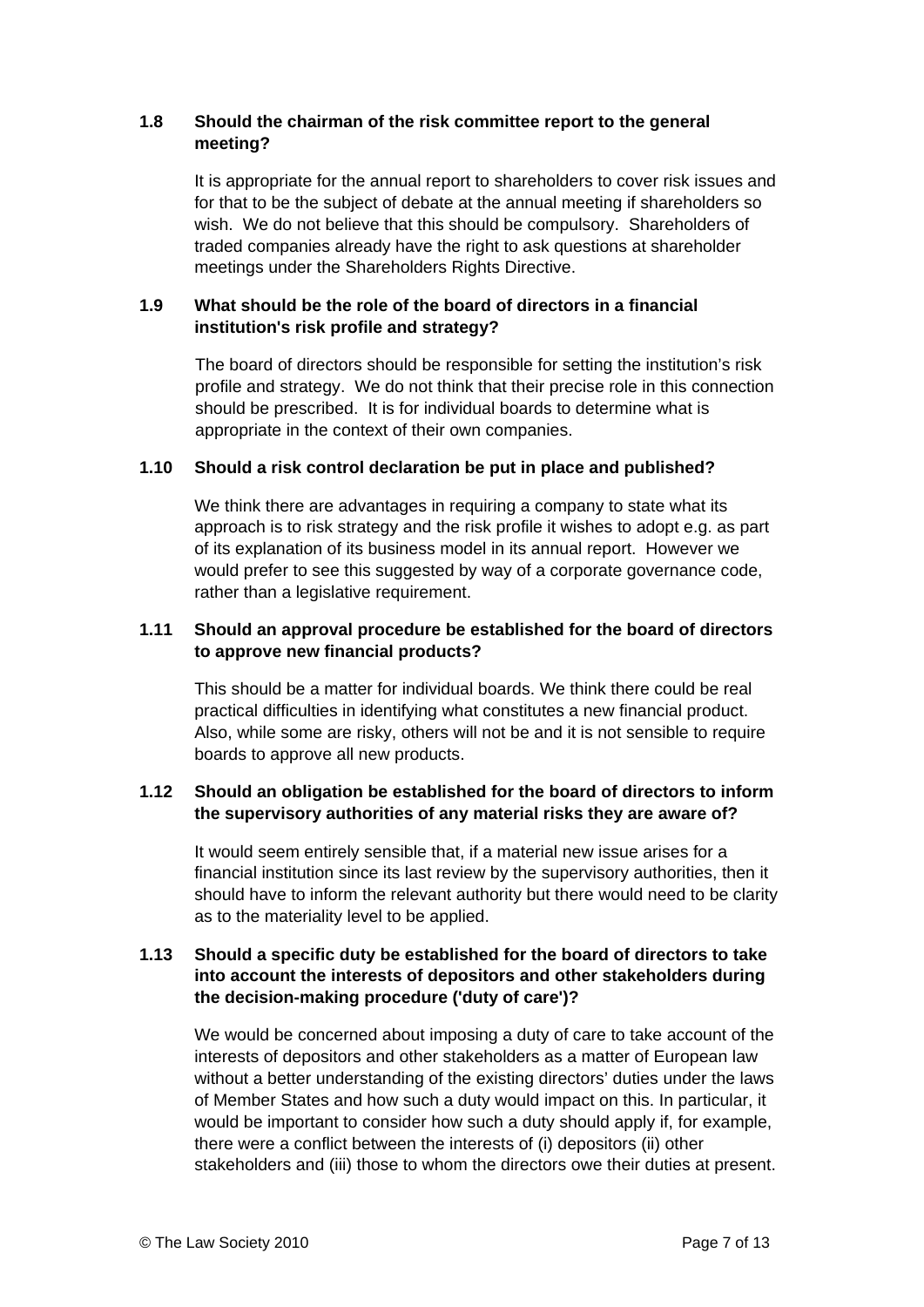<span id="page-7-0"></span>It would be important for directors to be clear about their duties and to whom they are owed and how any conflicts are to be resolved in practice. An examination of existing legal regimes may show that the interests of depositors and stakeholders are already taken into account – as is the case in the UK.

**2. General question 2: Interested parties are invited to express whether they are in favour of the proposed solutions regarding the risk management function, and to indicate any other measures they believe would be necessary.**

**Specific questions:** 

# **2.1 How can the status of the chief risk officer be enhanced? Should the status of the chief risk officer be at least equivalent to that of the chief financial officer?**

The CRO's status would be enhanced if the officer reported directly to the board or the risk committee. We would support their having equivalent status to the CFO.

#### **2.2 How can the communication system between the risk management function and the board of directors be improved? Should a procedure for referring conflicts/problems to the hierarchy for resolution be set up?**

The board or risk committee should establish the frequency and content of risk reports and supervising authorities should be able to review these. The CRO should also be responsible for reporting problems to the board or risk committee at other times when he thinks this would be appropriate.

# **2.3 Should the chief risk officer be able to report directly to the board of directors, including the risk committee?**

Yes.

# **2.4 Should IT tools be upgraded in order to improve the quality and speed at which information concerning significant risks is transmitted to the board of directors?**

The green paper does not say how an organisation should judge whether its IT tools need to be upgraded or not. We would expect supervisory authorities to consider the information available to management and how timely it is, as part of their supervisory function.

#### **2.5 Should executives be required to approve a report on the adequacy of internal control systems**?

It is not clear whether the report on the adequacy of internal controls is intended to be a report by executives to the board or a report by the company to its shareholders or others. We would expect management to report to the board on this. If the proposal is for the report to be to shareholders or the regulator, this should come from the full board.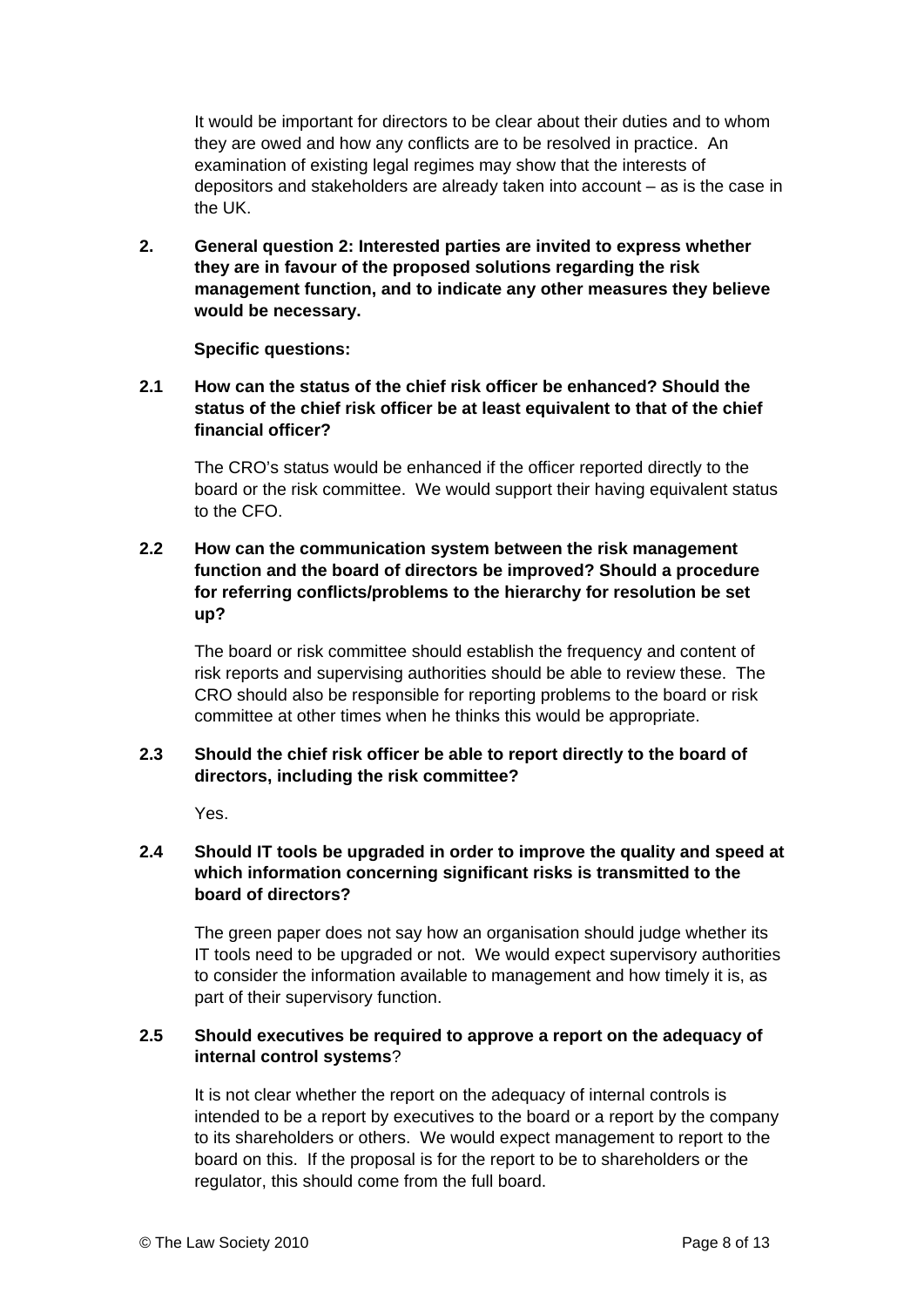<span id="page-8-0"></span>The UK Corporate Governance Code recommends boards to conduct, at least annually, a review of the effectiveness of the group's systems of internal controls and to report to shareholders that they have done so. The UK Financial Reporting Council has produced guidance for directors on the internal control requirements of the Code (known as the Turnbull guidance) which covers amongst other things how boards are to report on their group's risk management processes and systems of internal control. We do not think there should be a legislative requirement for boards to report on their internal control systems – but a corporate governance code requirement to make a statement about the adequacy of internal control systems along the lines recommended under the UK Turnbull guidance would be desirable.

**3. General question 3: Interested parties are invited to express whether they are in favour of the proposed solutions concerning the role of external auditors, and to indicate any other measures they believe would be necessary.**

**Specific questions:** 

#### **3.1 Should cooperation between external auditors and supervisory authorities be deepened? If so, how?**

We would be in favour of strengthening co-operation between external auditors and supervisory authorities and suggest that this is best done at Member State level rather than by European legislation.

### **3.2 Should their duty of information towards the board of directors and/or supervisory authorities on possible serious matters discovered in the performance of their duties be increased?**

We think that it would be better to look at whether the requirement under Directive 2006/48/EC to alert competent authorities is enforced in practice, before considering a new or different duty.

#### **3.3 Should external auditors' control be extended to risk-related financial information?**

There are areas where it might be helpful for auditors to validate some information provided to supervisory authorities, but we think it is important for directors to remain responsible for information provided. We also believe that not all risk-related information is necessarily information where auditor validation would be appropriate.

**4. General question 4: Interested parties are invited to express whether they are in favour of the proposed solutions concerning the role of supervisory authorities, and to indicate any other measures they believe would be necessary.**

**Specific questions:** 

**4.1 Should the role of supervisory authorities in the internal governance of financial institutions be redefined and strengthened?**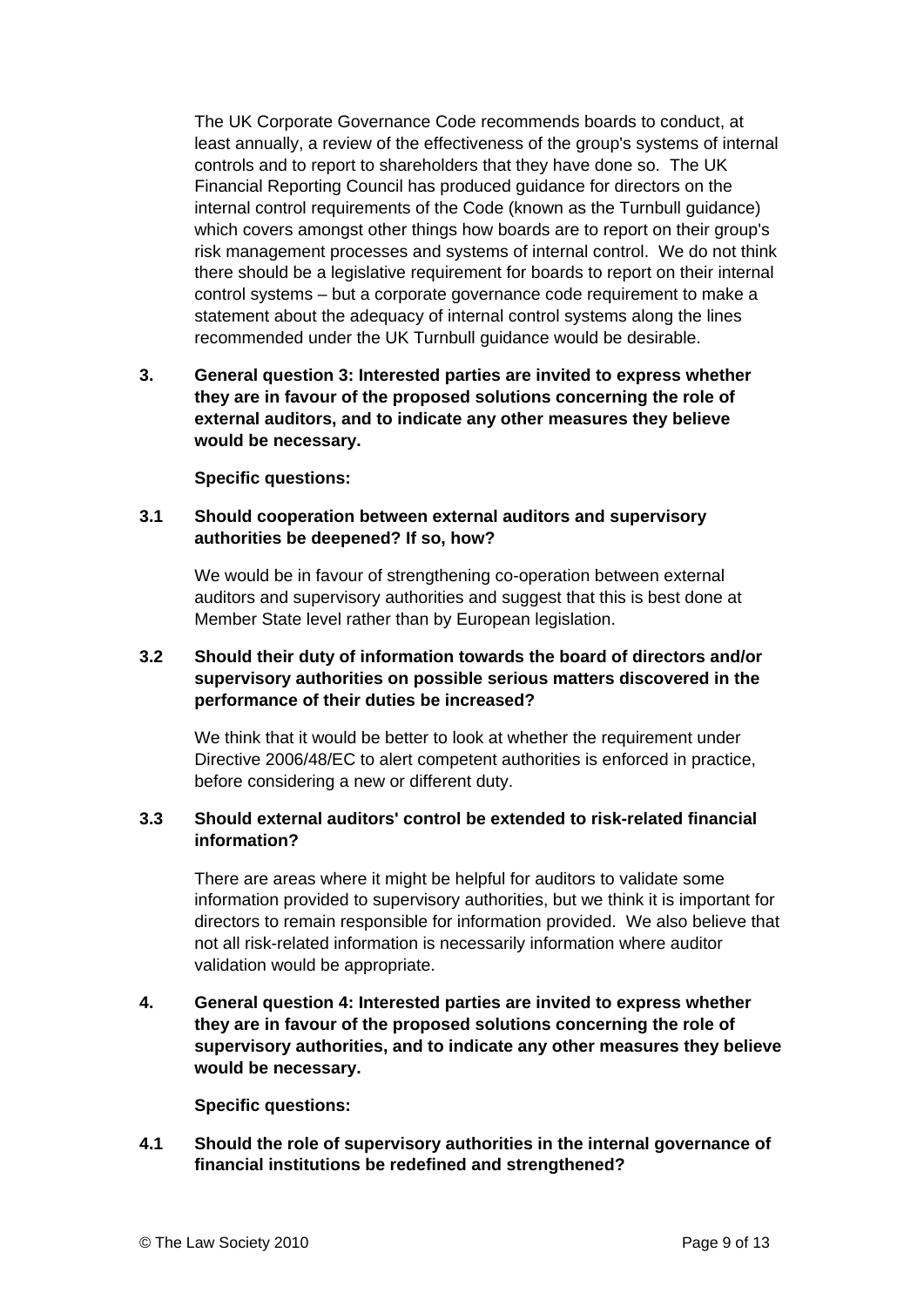<span id="page-9-0"></span>We think that it would be very difficult for a supervisory authority to check if a board is functioning effectively. However, we do think that supervisory authorities should be required to raise any question or concerns about board functions or risk management with the relevant board.

### **4.2 Should supervisory authorities be given the power and duty to check the correct functioning of the board of directors and the risk management function? How can this be put into practice?**

Please see our answer to 4.1 regarding the functioning of the board. Supervisory authorities should without doubt have the necessary powers to satisfy themselves that risk management is being properly addressed. In the UK, the FSA is vested with powers in this respect.

### **4.3 Should the eligibility criteria ('fit and proper test') be extended to cover the technical and professional skills, as well as the individual qualities, of future directors? How can this be achieved in practice?**

We think it would be helpful to extend the eligibility criteria in this way. However, in order to maintain diversity on a board, we think that the supervisory authority should consider each individual in the context of the board as a whole, so that every director is not required to have exactly the same skills and attributes.

**5. General question 5: Interested parties are invited to express their view on whether they consider that shareholder control of financial institutions is still realistic. If so, how in their opinion would it be possible to improve shareholder engagement in practice?** 

#### **Specific questions:**

# **5.1 Should disclosure of institutional investors' voting practices and policies be compulsory? How often?**

We are not in favour of compulsory disclosure but would support an approach that encourages institutional shareholders to disclose their voting practices and policies.

**5.2 Should institutional investors be obliged to adhere to a code of best practice (national or international) such as, for example, the code of the International Corporate Governance Network (ICGN)? This code requires signatories to develop and publish their investment and voting policies, to take measures to avoid conflicts of interest and to use their voting rights in a responsible way.** 

We would not support an obligation, but would support an approach to encourage adherence to a code – which we think could be a national code or an internationally recognised code.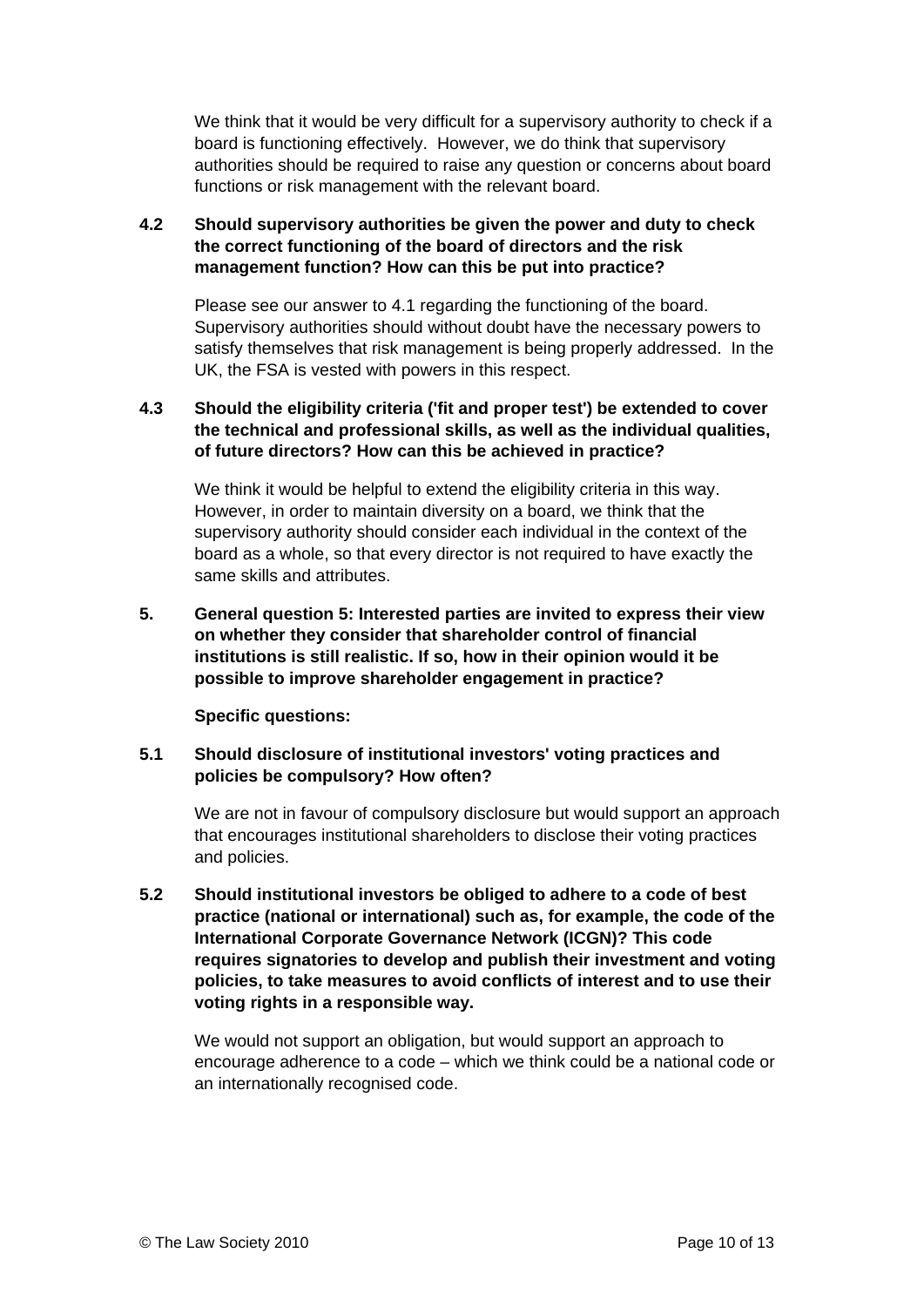#### <span id="page-10-0"></span>**5.3 Should the identification of shareholders be facilitated in order to encourage dialogue between companies and their shareholders and reduce the risk of abuse connected to 'empty voting'[1](#page-10-1) ?**

We would support EU legislation to enable listed issuers to require shareholders to provide information about those interested in their shares. This should assist better dialogue. However, we are not convinced that this would make a difference to empty voting, which we think would need other measures. (Please see our comments on the empty voting issue in our response to the current review of the Transparency Directive.) We are not clear what measures should be taken to prevent empty voting or the justification for this, given that shareholders with an economic interest can vote as they wish and may be influenced by other interests. We think that it is difficult to justify making a significant distinction between a shareholder who votes when he has no financial interest in the shares and one who sells immediately after voting. It may be that if the disclosure obligations result in disclosure that a shareholder has no interest in a company, this is sufficient.

#### **5.4 Which other measures could encourage shareholders to engage in financial institutions' corporate governance?**

We believe shareholders are sometimes inhibited in discussing their concerns with other shareholders because of their concern that they will be treated as acting-in-concert, which may have damaging consequences. We think it would be helpful for Member States to be asked to consider any provisions which may give rise to such concerns, with a view to removing them.

# **6. General question 6: Interested parties are invited to express their opinion on which methods would be effective in strengthening implementation of corporate governance principles?**

#### **Specific questions:**

#### **6.1 Is it necessary to increase the accountability of members of the board of directors?**

No – we think this should be left to Member State law and to companies and shareholders to enforce.

### **6.2 Should the civil and criminal liability of directors be reinforced, bearing in mind that the rules governing criminal proceedings are not harmonised at European level**?

No. It would be inappropriate to try and harmonise at EU level in this area. We do not think it is necessary or appropriate to reinforce the civil or criminal liability of directors. There is no evidence that the financial crisis was caused or exacerbated by there being insufficient liabilities for defaults by directors. The green paper does not set out in detail which corporate governance

<span id="page-10-1"></span>1 Vote by a shareholder with no corresponding financial interest in the company for which they are voting, with potentially negative consequences for the integrity of the corporate governance of listed companies and the markets on which their shares are traded.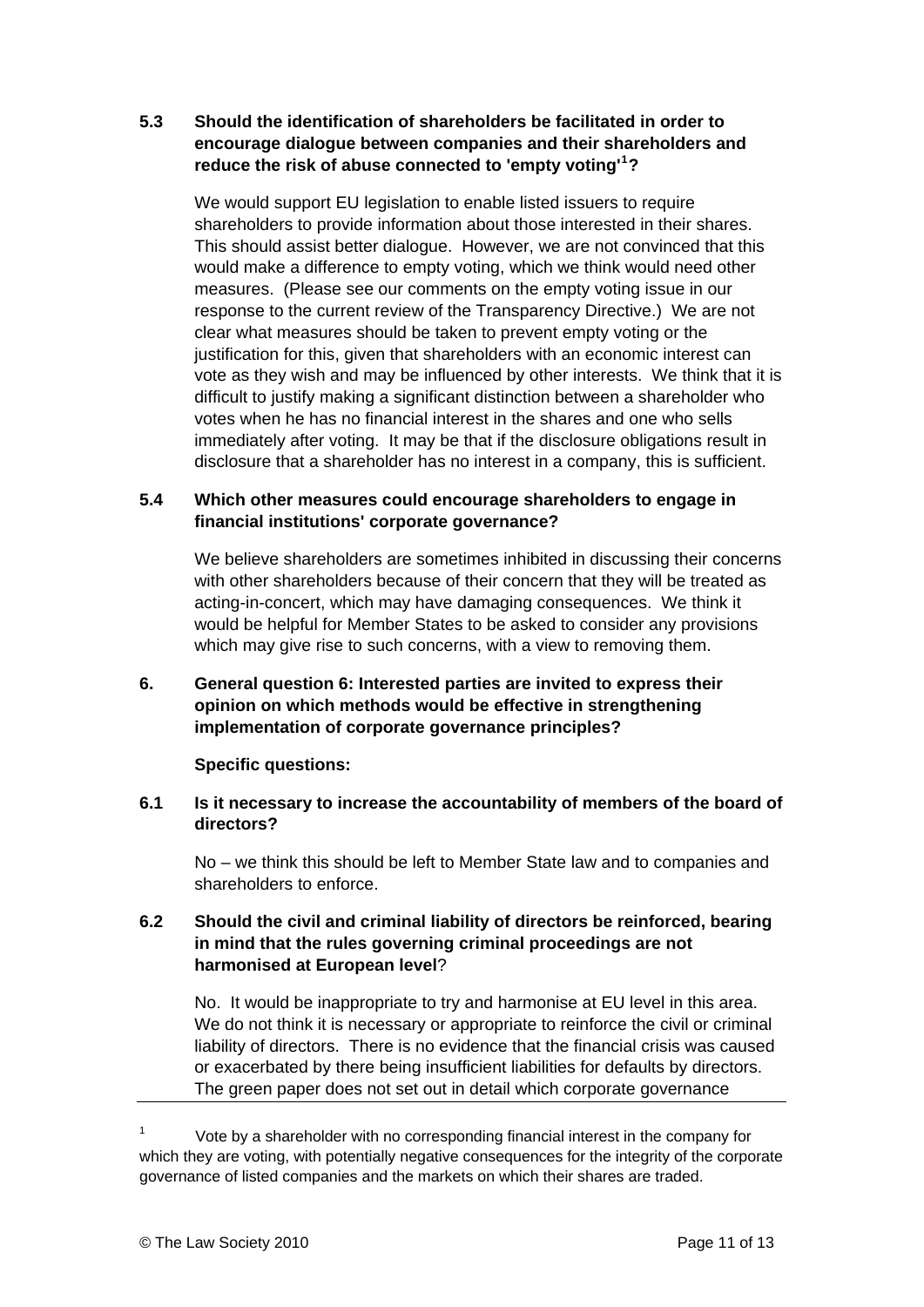principles it thinks management should be required to implement or the standards that would apply to determine if the principles are met or not.

<span id="page-11-0"></span>**7. General question 7: Interested parties are invited to express their views on how to enhance the consistency and effectiveness of EU action on remuneration for directors of listed companies.** 

#### **Specific questions:**

### **7.1 What could be the content and form, binding or non-binding, of possible additional measures at EU level on remuneration for directors of listed companies?**

We are not in favour of additional EU measures on remuneration for directors of listed companies. We would prefer to see better application of the current recommendations.

# **7.2 Do you consider that problems related to directors' stock options should be addressed? If so, how? Is it necessary to regulate at Community level, or even prohibit the granting of stock options?**

The green paper does not set out what the problems are that need to be addressed or provide evidence that these problems are widespread. We would not be in favour of prohibiting the grant of stock options – this would be too drastic. We are not in favour of regulation at EU level.

#### **7.3 Whilst respecting Member States' competence where relevant, do you think that the favourable tax treatment of stock options and other similar remuneration existing in certain Member States helps encourage excessive risk-taking? If so, should this issue be discussed at EU level?**

We do not think that there is evidence that such favourable tax treatment encourages excessive risk-taking. We are in favour of encouraging companies to ensure that the time period for realising the benefit of stock options is such as to encourage directors and employees to take a long term view.

# **7.4 Do you think that the role of shareholders, and also that of employees and their representatives, should be strengthened in establishing remuneration policy?**

We think that shareholders should be encouraged to take an active role in establishing their company's remuneration policy and expressing their views on the policy put forward. We think that involving employees or their representatives would cause difficulties.

**7.5 What is your opinion of severance packages (so-called 'golden parachutes')? Is it necessary to regulate at Community level, or even prohibit the granting of such packages? If so, how? Should they be awarded only to remunerate effective performance of directors?** 

We think that the requirements on golden parachutes and severance packages should be left to Member States.